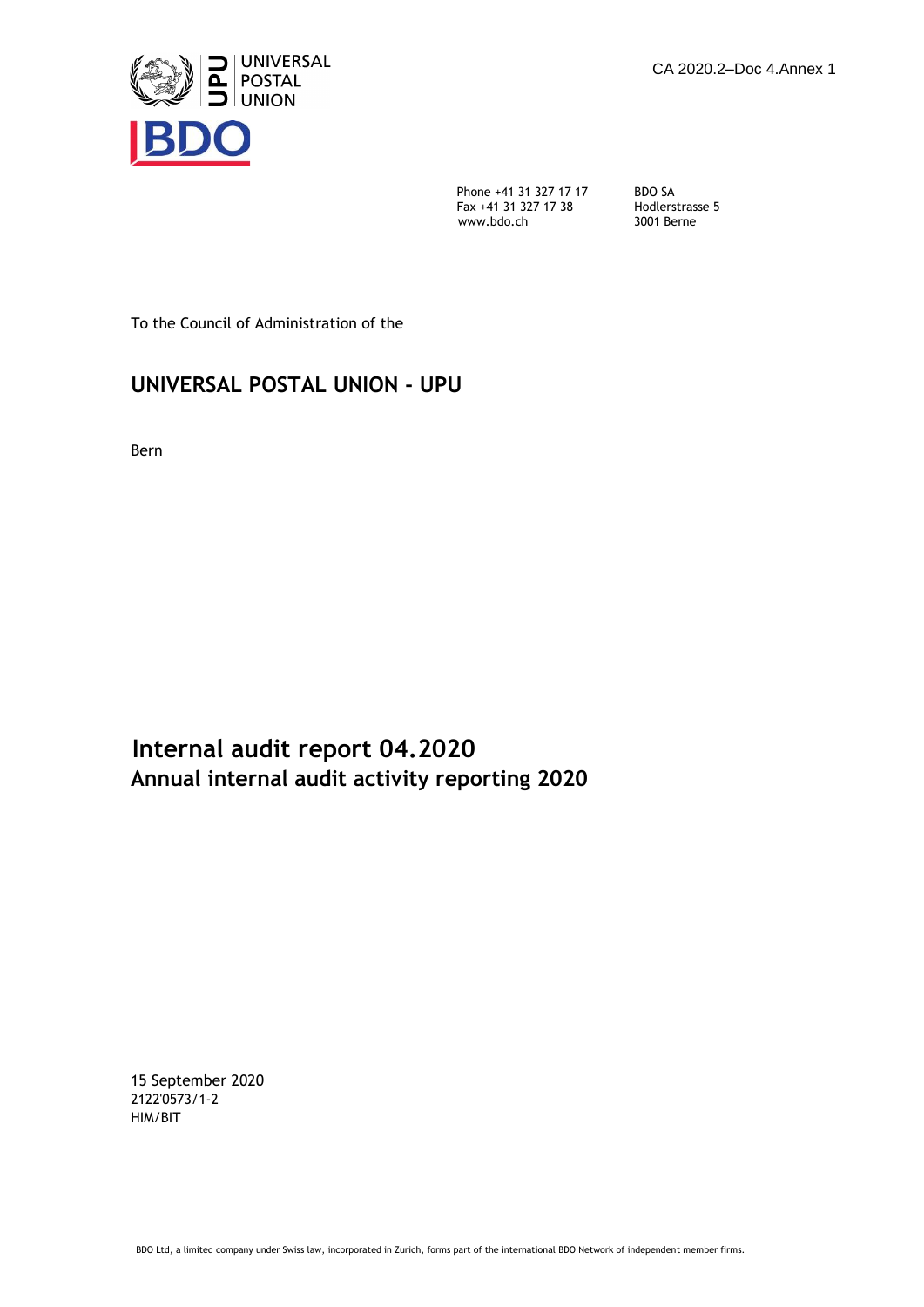

| Report number              | 04.2020                    |
|----------------------------|----------------------------|
| <b>Audit period</b>        | 2020 (January - September) |
| Draft report distribution  | 14 September 2020          |
| Date of the report         | 15 September 2020          |
|                            | Director general           |
|                            | Internal Audit Committee   |
|                            | General Management         |
| Distribution of the report | External auditor           |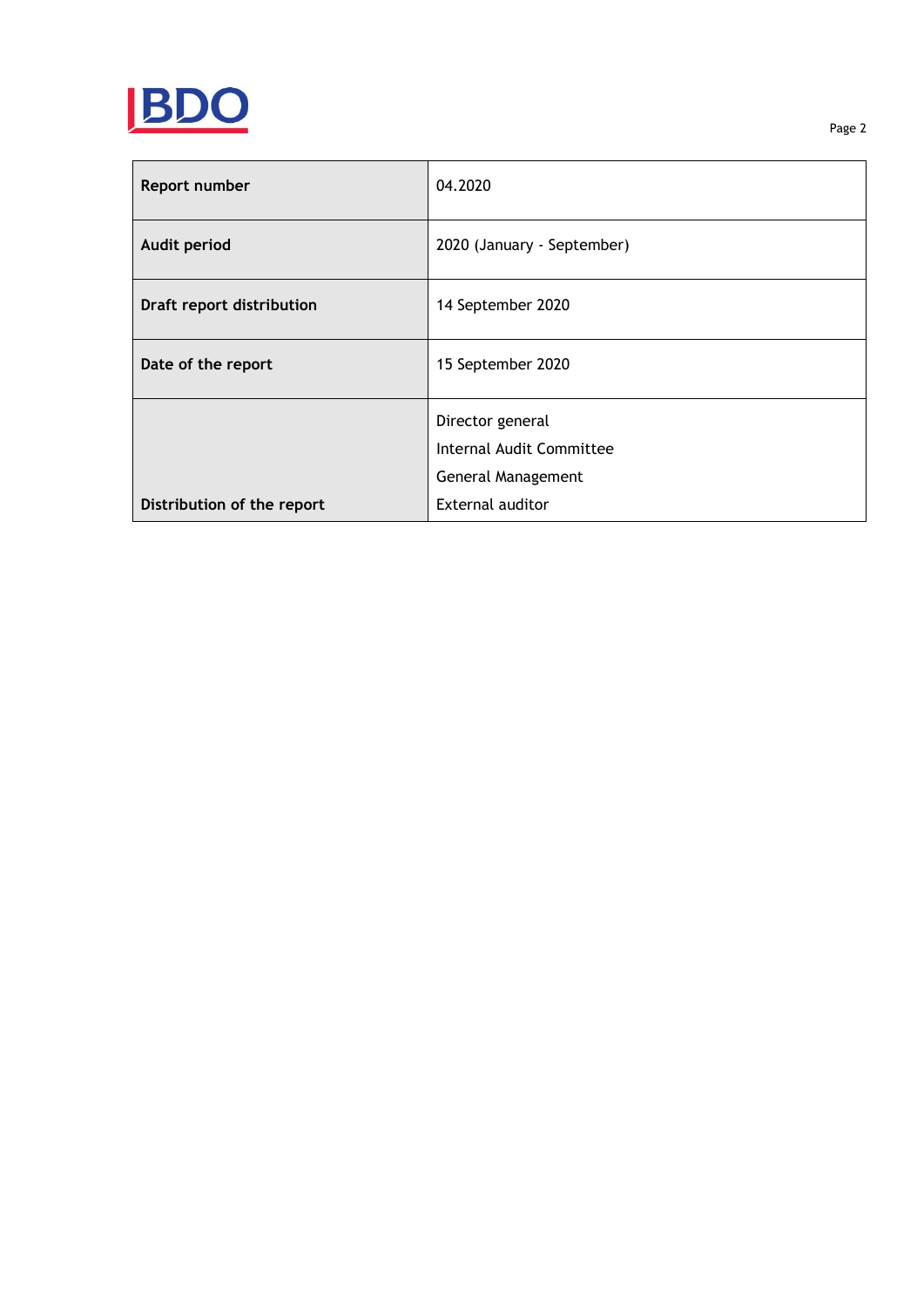

| Table of contents                         | Page           |
|-------------------------------------------|----------------|
| 1 ANNUAL ACTIVITY REPORT                  | $\overline{4}$ |
| 2 INTERNAL AUDIT 2020 - MAIN OBSERVATIONS | 5.             |
| <b>3 FINAL REMARK</b>                     | 8              |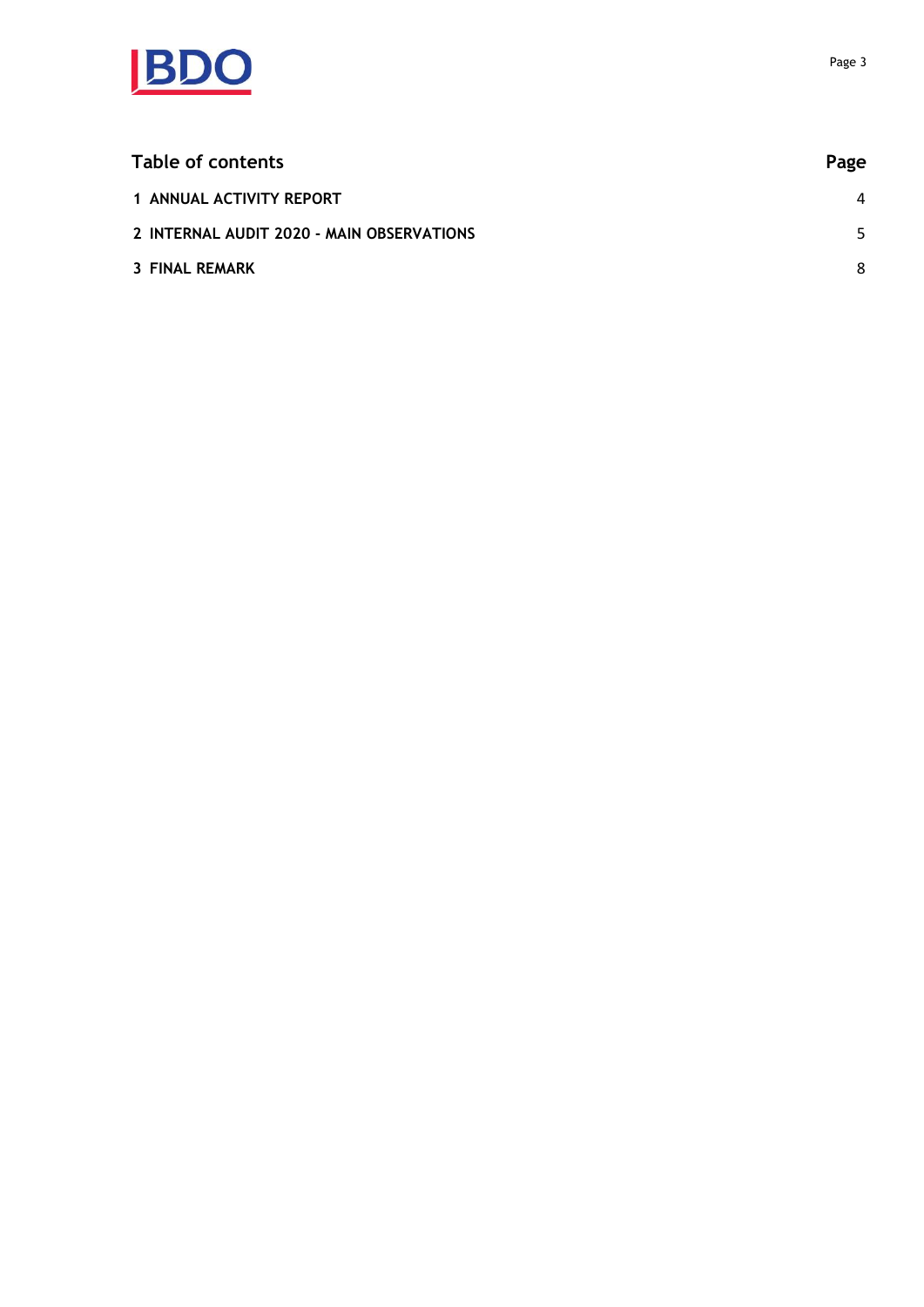

# <span id="page-3-0"></span>**1 ANNUAL ACTIVITY REPORT**

### **Internal audit function**

The internal audit charter establishes that "the internal auditor writes an annual report, with view to be presented, in its entirety, at the next Council of administration meeting, together with the appropriate observations from the Director General".

#### **Handover of the internal audit mandate**

Following a "UPU internal audit" tender, BDO was selected by the Tender and Procurement Committee to take over the internal audit function for six years 2018 - 2023.

In order to confirm our understanding of the environment of the UPU in its various business segments, BDO gained knowledge on the basis of actual documentation of the organisation. Moreover, meetings with the external auditor, le contrôle fédéral des finances, were conducted to obtain a better understanding of the institution. On this basis, a risk assessment, an audit planning for the year 2018 and a rotation plan for the years 2018 - 2023 were established. In consultation with UPU, the audit plan was adjusted due to the corona pandemic. This means that the audit of "The Business Continuity Management" will be carried out in 2020 instead of 2021. In turn, the audit of the "Organisation of the international bureau" will be postponed from 2020 to 2021.

#### **Internal audit as part of the wider UPU risk management framework**

The above-mentioned charter states that, "internal auditing is defined, at UPU, as an independent function bringing to the Director General and, through him, to the Governing Bodies, the assurance that the organisation is managed in an efficient manner".

Internal audit forms part of the wider risk management framework that is based on the concept of the "lines of defence". The UPU framework is outlined below:

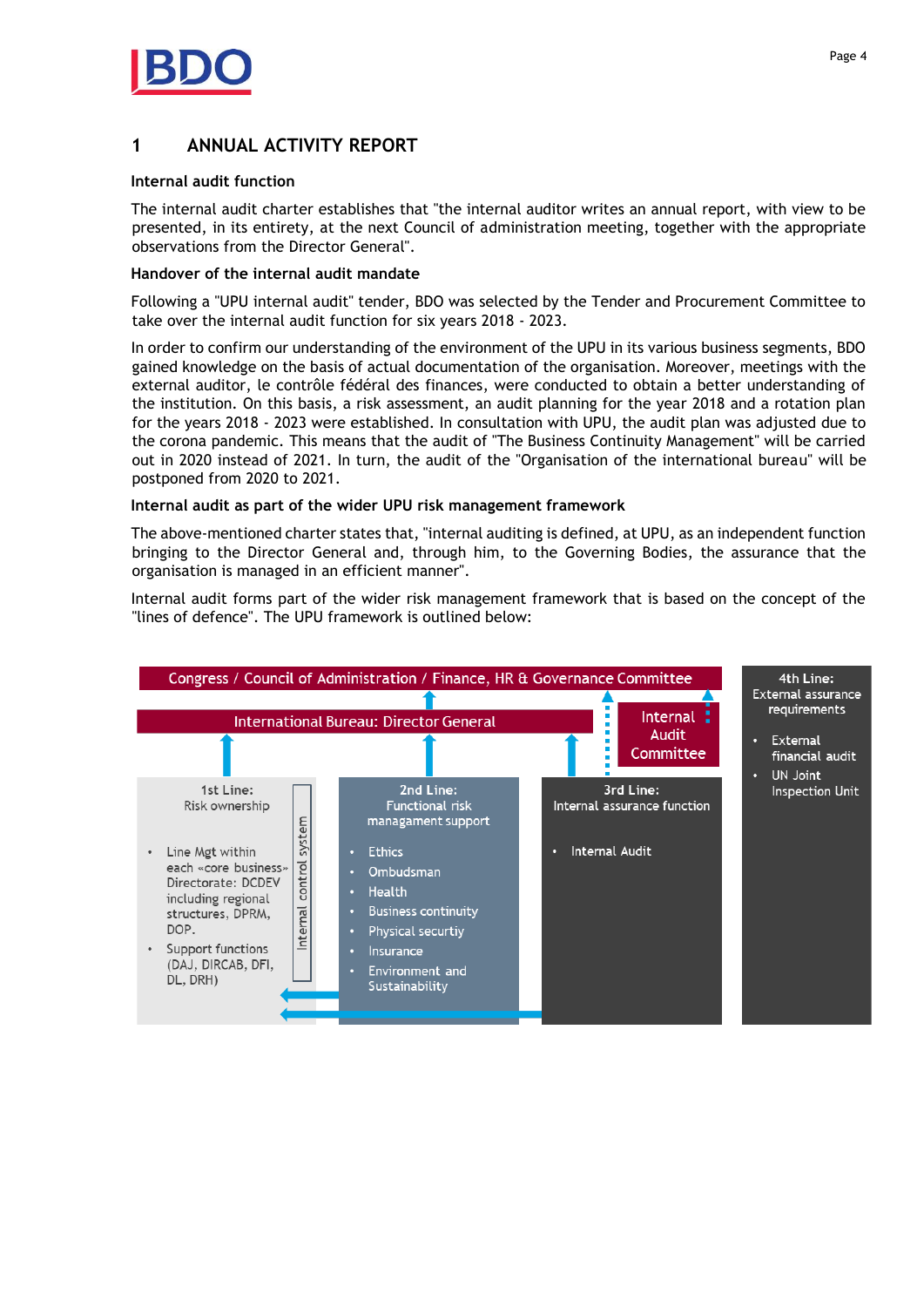

#### **Risk assessment & audit planning 2020**

According to the IIA norms, the internal audit evaluates the risk of the organisation at the planning stage. The risk assessment and the audit planning were elaborated on the basis of the strategy 2017-2020 presented at the congress in Istanbul in 2016, the existing risk assessment from 2017, the knowledge gained through the handover process and eventual specific expectations from the International Bureau.

The 2020 audit planning was approved by the Director General.

## <span id="page-4-0"></span>**2 INTERNAL AUDIT 2020 - MAIN OBSERVATIONS**

For the year 2020, we have issued four audit reports, three as scheduled in the audit plan, one concerning the audit tracking and one further audit will occur during the  $4<sup>th</sup>$  quarter of 2020.

For each of those assignments, a planning memorandum was issued, the main objectives of those assignments were:

- Review the coverage of the identified risks;
- Review the organisation of the area audited;
- Identify and discuss management's actions and responses to the risk drivers;
- Identify areas of potential further improvement in Management's actions and responses.

All the recommendations issued in our reports were presented to the General Management in order to obtain their comments. The General Management has accepted our recommendations.

All the internal audit reports were presented to the Internal Audit Committee.

The conclusions of those audits were not designed to underline those well-functioning elements in the internal control system, but rather to draw Management's attention to relative weaknesses if any.

The findings and recommendations stemming from the internal audits performed have been discussed with the management teams concerned. Those teams share the conclusions and have established action plans with a view to strengthening Management's responses to the risk drivers.

## **Internal audit report 06.2019 - Communication of the IB**

The aim of this audit was to assess the organisation and the internal controls related to the internal communication at the IB. We evaluated / reviewed the following processes / areas:

- Communication Channel
- Communication from staff members

Our main observations are the following:

#### *1. Rethink and simplify the approbation and publications process*

The approbation process for an internal memorandum can take up to 5 days. In some cases this does not allow employees to be informed in a timely manner.

We recommend rethinking and simplifying the approbation process in order to be able to react more quickly in the event of a crisis. This would also ensure that the daily-communication arrives on time.

An internal memorandum has been published on the International Bureau intranet and addresses time limits for approval and publication of internal memoranda. The time limit is five days for an internal memoranda of a non-urgent nature and three days for an internal memoranda of an urgent nature.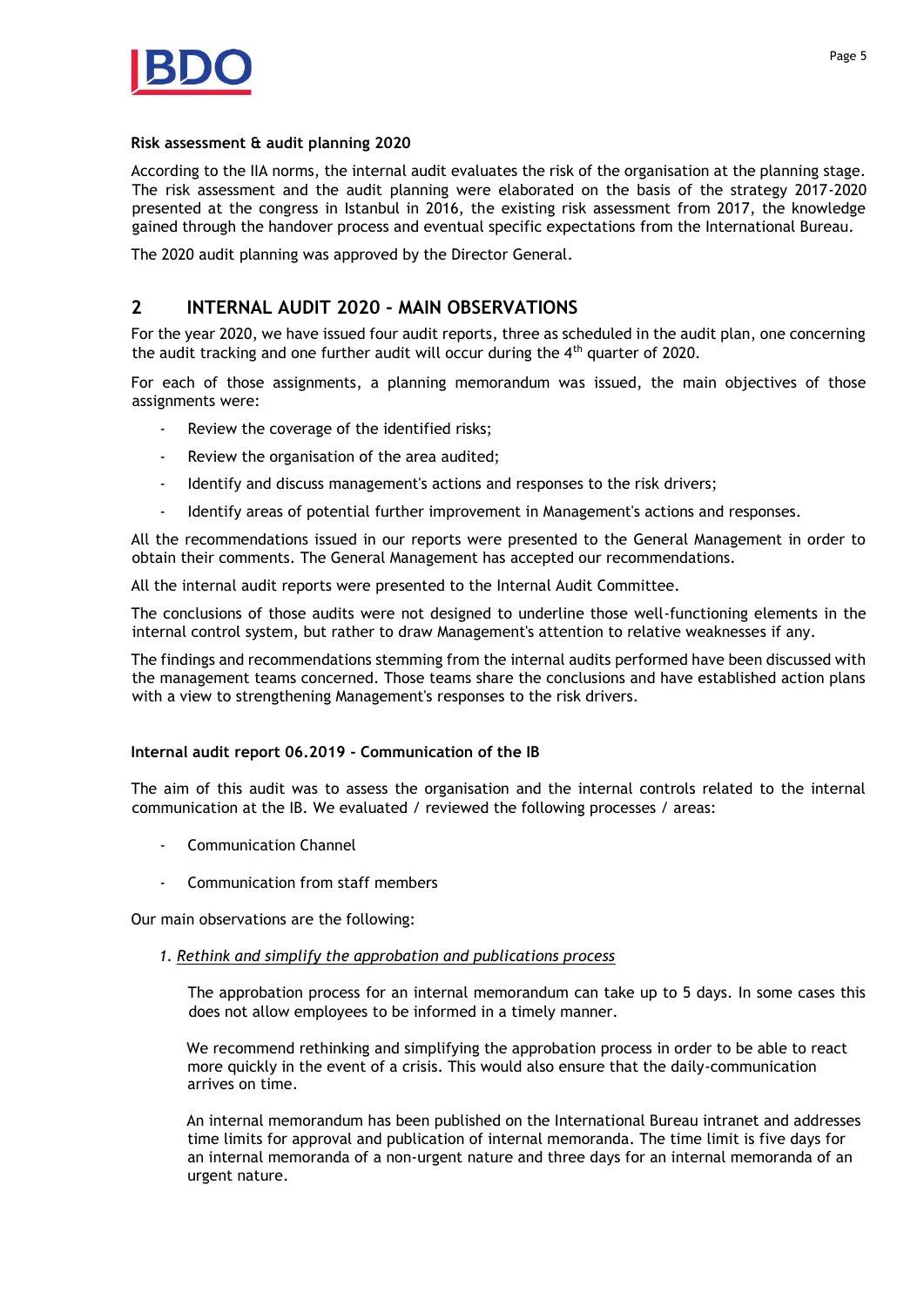

Changes made in administrative instructions are not systematically communicated to staff members.

We recommend to systematically communicate all modifications.

## *3. Written record of the Town Hall Meetings*

There are no documents produced after a Town Hall meeting. If staff members were on a mission or could not be present, there is no summary of the given information.

We recommend to protocol the Town Hall Meetings in order to provide to all staff members the important information.

In the future there will always be a summary of the items discussed, so that absent members can also be informed about the meeting. The summary of the Town Hall meeting on 19 December 2019 was sent to BDO.

## **Internal audit report 02.2020 - Communication with member countries**

The aim of this audit is to assess the organisation and the internal controls related to the communication with member countries.

We evaluated / reviewed the following processes / areas:

- Communication in relation with the preparation of the Congress
- Voting System
- Impact of the CoVid19 on the 27th Congress

Our main observations are the following:

## *4. Extend the deadline for submitting a proposal*

The member countries were informed that the deadline of 10 of June should be respected even though an extension may be considered.

We recommend you to extend the deadline of 10 of June for the member countries to submit their proposal and allow them to make amendment to the already submitted topics.

## *5. Clarify the actual situation in the General Rules of the UPU*

The General Rules of the UPU do not comprise regulations on who is responsible and what happens if a Congress cannot take place in case of force majeure.

We recommend you to clarify in the General Regulations what happens in the case a Congress cannot take place worldwide and has to be postponed. Currently, only a geographic dislocation is regulated as the authority can be given, under certain circumstances, to the CA. We also recommend you to clarify the impacts of the postponement with the external auditor.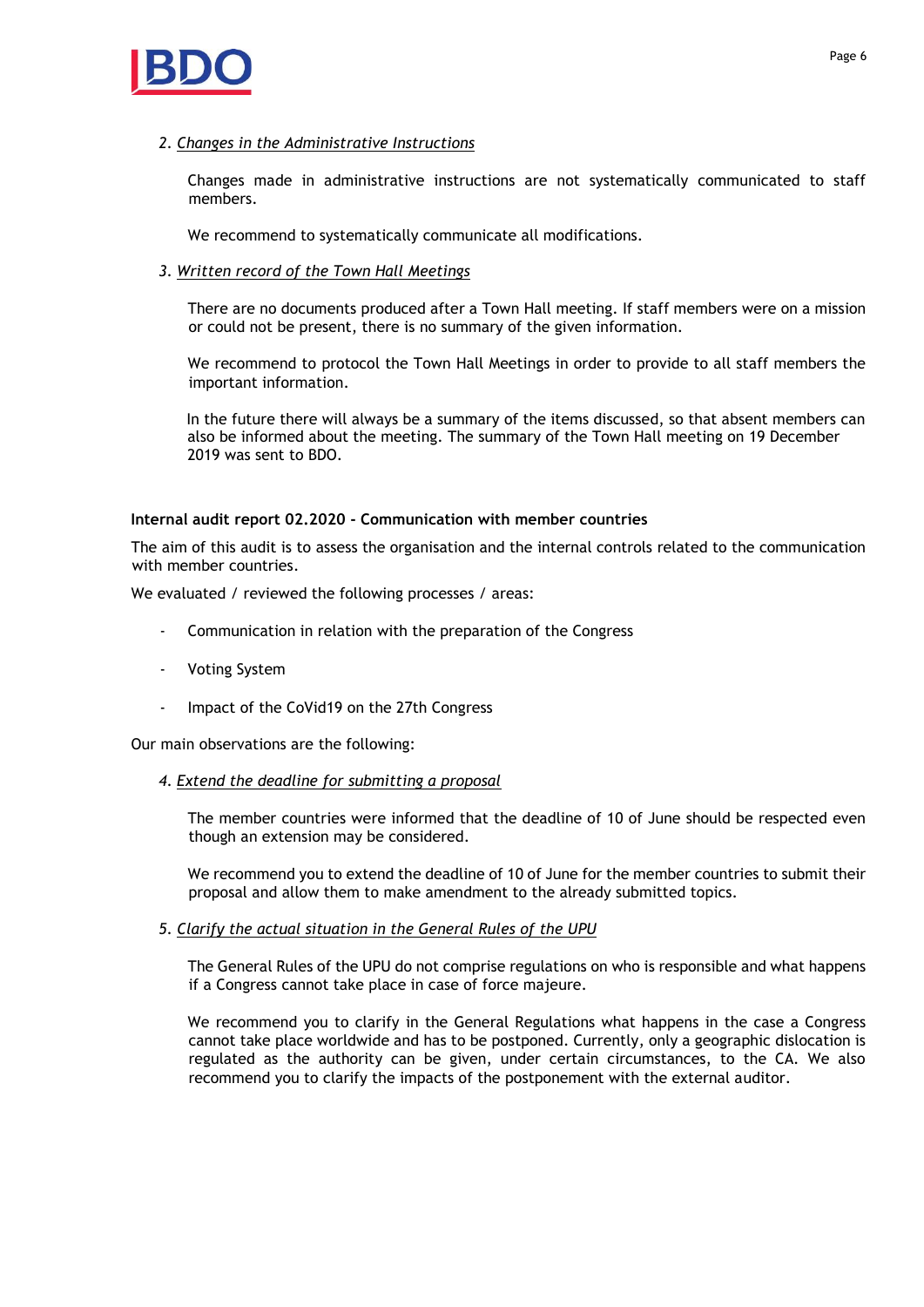

#### **Internal audit report 03.2020 - Cyber Security**

The aim of this audit is to assess employee awareness and IT behaviour in the event of a phishing attack, and to evaluate existing internal processes with regard to cyber security incidents.

We assessed employee behaviour based on the responses to a phishing email we created and distributed. The assessment was divided into the following 3 main phases:

- Creation of the phishing Email
- Verification of functionality
- Execution of Phishing attack

Our main observations are the following:

*6. Promote and train existing processes in the IT Department more strongly*

At 9:23 a.m. and 9:24 a.m. three participants (member of the IT staff) sent e-mail alerts to all IB employees. Those e-mails were sent independently from each other. The reaction seems uncoordinated, as two e-mails were sent one minute apart from each other and with different style and wording. Such reaction is generally as likely to further confuse employees as it is to help them.

One alert included the forwarded phishing message with a fully functional phishing link.

We recommend that the process described in document IS-DOC-A16-021-InfoSec Incident Management Procedure is trained internally and, if necessary, extended with a process specialized for phishing or hacking attacks. At the same time, IT staff as well as all other employees should be clearly trained which department, team or point of contact should be informing about such attacks and to which department, team or point of contact such attacks should be reported.

If an alert message is sent to all the employees we recommend sending a screenshot of the phishing message attached to the warning instead of forwarding the message itself. It should tell you what to do if you have already clicked on the link and what the IT department will do to calm the situation down.

In addition to these procedural recommendations, IT can also make technical interventions that can prevent the further spread of such an attack after it has been detected. We recommend to immediately block all systems involved in a phishing incident (e-mail sender, IP address, domains of embedded links, etc.) in case of an emergency in order to prevent sensitive data from being transmitted to attackers.

## 7. *Cyber Security Awareness Training for all employees*

10% of all employees have submitted data.

We recommend information on the intranet and training for all employees to increase awareness, this should be done at regular intervals.

## 8. *More Phishing Assessment in the Future*

5% of all already trained employees have nevertheless transmitted data. This is worth more than 10% of all employees. So the positive effect of an awareness campaign can be recognized.

We recommend after an awareness training of all employees and the training of the IT department in dealing with the right processes to start another phishing campaign to make the success visible.

#### 9. *Responsible teams should know processes*

We realized that not all the responsible teams concerned with the documents related to the policies for the ISO27001 certification are completely trained. Further the information are not yet shared with all employees.